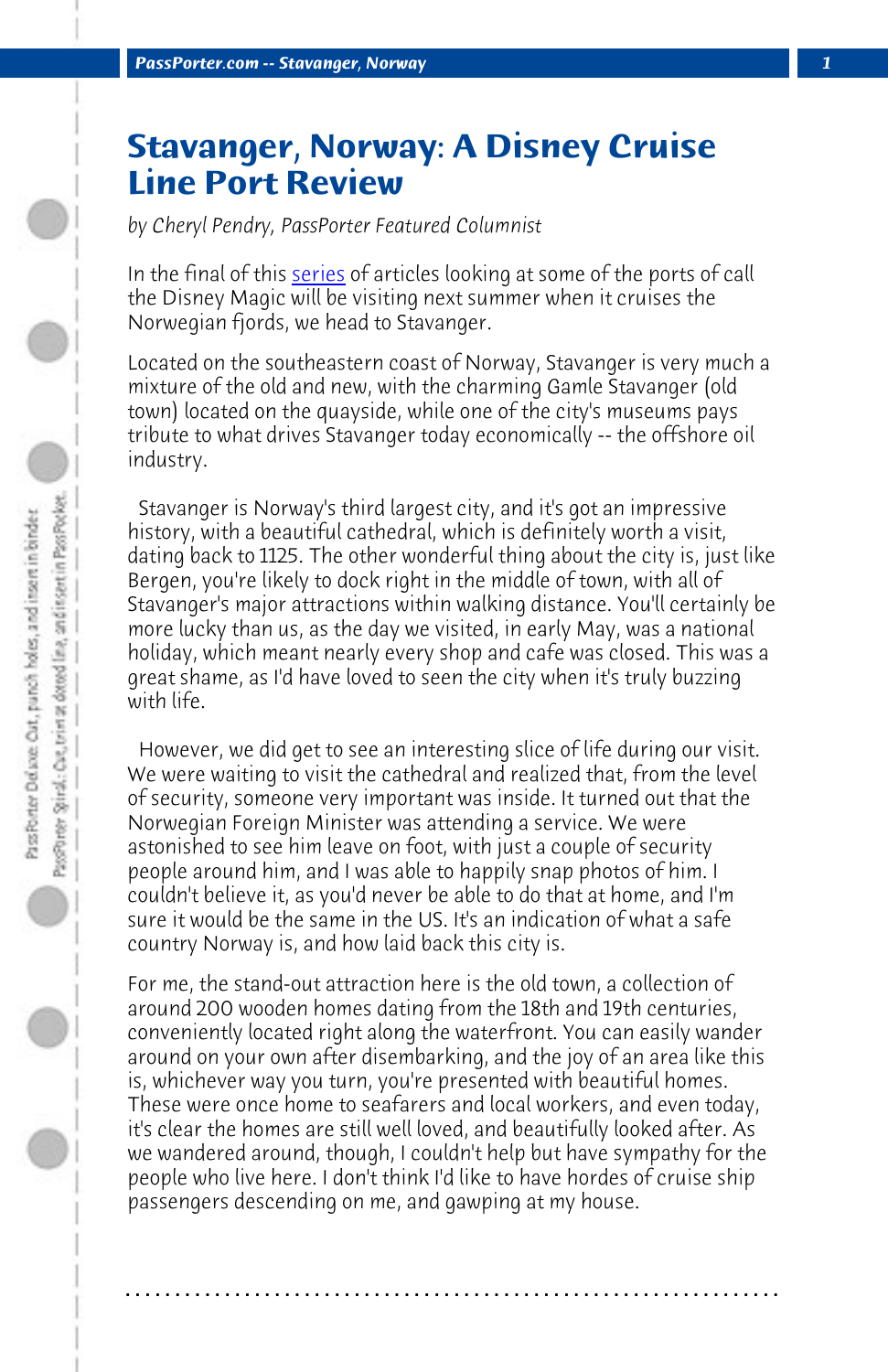I mentioned earlier that the cathedral is well worth seeing, and it's conveniently located right next door to a beautiful, lakeside city park. We really enjoyed just sitting here, drinking in the atmosphere.

 Somewhere else that's well worth visiting in Stavanger is the Valbergtarnet or fire tower, which was built in 1852 to try and protect the city from fires. Although it's located up a hill, once you arrive, there are only a couple of flights of stairs inside. Once you make it up those, you have a magnificent view across Stavanger and down to the harbor below, where you'll be able to admire the beauty of the Magic beneath you.

 Sadly, because it was a national holiday, we didn't get to sample the museums here, although there are plenty. The Norsk Oljemuseum or the Norwegian Petroleum Museum is housed in a very futuristic building. If we return to Stavanger, I'd be fascinated to see inside it. Sadly, the Maritime Museum on the waterfront won't be an option for Disney cruisers, as it's closed on the first two occasions the Disney Magic stops there. On the third visit, on the 11-night cruise, visiting it will be tight, as it doesn't open until 11:00 am, while the Disney Magic has an all aboard time of 12:45 pm.

 There's plenty to see outside of the city as well. The big out-of-town draw is Lysefjord and the dramatic Pulpit Rock. The rock is located about seven miles from the mouth of the fjord, and towers almost 2,000 feet above the water far below. As I'm sure you can imagine, this draws many a thrill seeker, with base jumpers attracted here. If you take a tour that allows you to visit Pulpit Rock, the views from up here are dizzying, and definitely not something you'll enjoy if you have an issue with heights. Be careful when you choose your shore excursion, though, as some will only take you past this at water level.

 Another fascinating place to visit outside of Stavanger is Sor Hinde Island, which is home to a variety of tropical plants, including bananas! It's certainly not something you'd expect to find in Norway, and especially not when you realize that the city is located as far north as Alaska!

 If history, rather than gardens, appeals to you, then you won't go wrong with an excursion out to the Iron Age Farm, which is a reconstruction of a farm, as it would have existed here around 6,000 BC. That's a truly mind-boggling amount of time to wrap your head around!

 Norway is well known for its fish, and particularly salmon, and Stavanger has cruise excursions that focus on that aspect of daily life.

**. . . . . . . . . . . . . . . . . . . . . . . . . . . . . . . . . . . . . . . . . . . . . . . . . . . . . . . . . . . . . . . . . .**